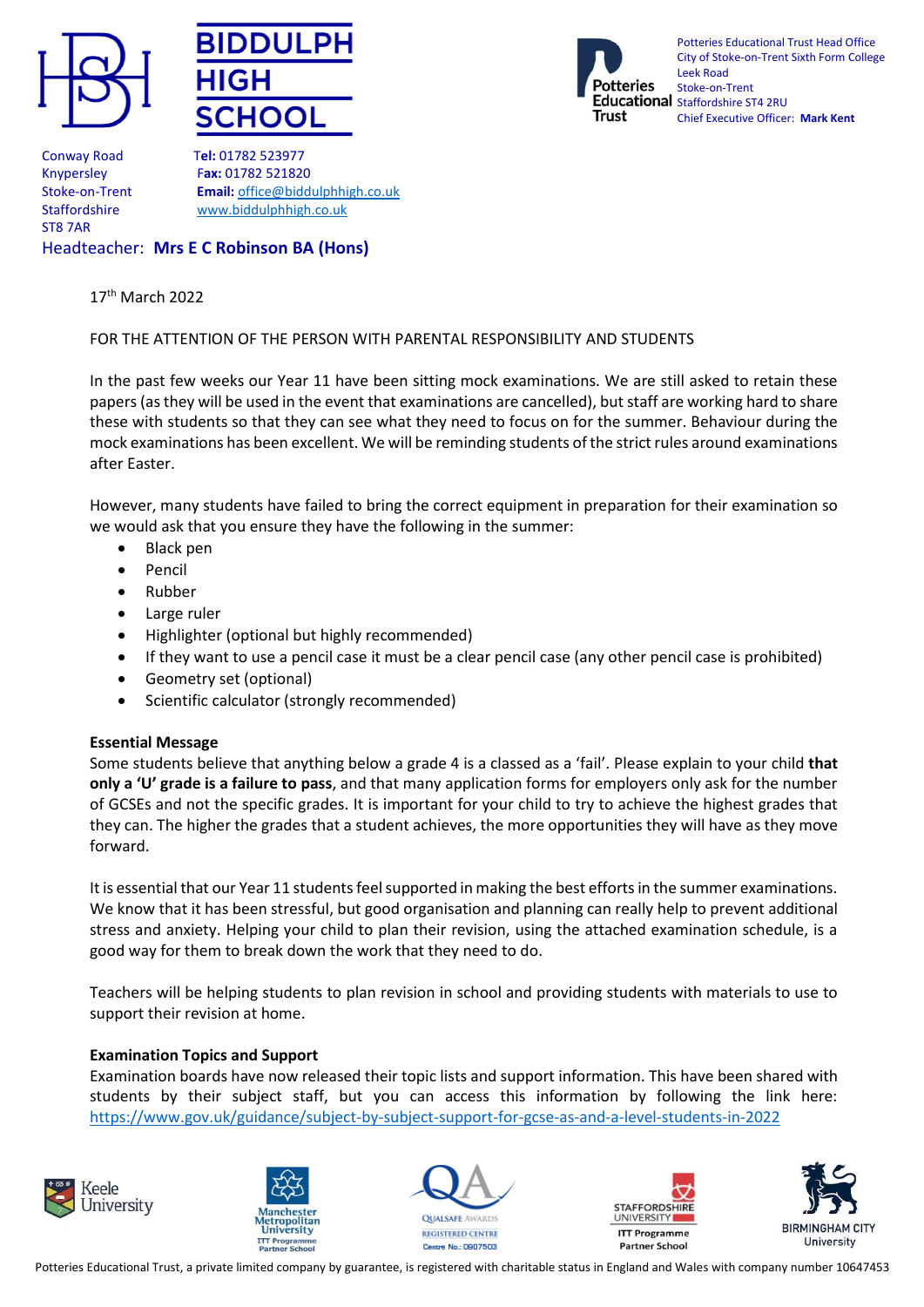If you have any questions regarding the topics or support provided, please ask your child to seek clarification from their teacher or you can email the school on: [office@biddulphhigh.co.uk](mailto:office@biddulphhigh.co.uk) (please put your email FAO and the name of the subject teacher so that it can be directed quickly).

An overview of examination boards will be in the Year 11 examination section of our website from next week.

#### **Summer Examination Season**

The timetable for summer examinations is attached to this letter. Please note that GCSE examinations are highlighted in green and A-Level/BTEC L3 examinations are highlighted in yellow. A more detailed timetable will be given to students in school before the end of this term.

It has been decided that **Year 11 will have a formal leaving date of Friday 27th May**. Their 'Leavers Celebration' will take place before this, as formal examinations will begin at the beginning of May. The expectation is that students will attend school fully up until that date, either to attend lessons or to sit examinations. When in school (including for examinations) students are expected to wear full school uniform at all times. Following the May half-term break, students will still be asked to attend lessons/revision sessions in subjects where they still have examinations and a timetable for these will be sent to you after the Easter break.

Once a student has completed all of their examinations, they do not need to attend school.

Conditions around attendance to the Year 11 Prom at Keele Hall have been shared with students. Students who fail to meet our expectations will have their ticket withdrawn.

#### **Post-16 Options**

If your child has not yet organised a place at either Biddulph High Sixth Form, at college, or an apprenticeship/work they will be seen by our Careers Officer, Miss Goodwin, who will help them to consider their options. We have a full range of courses on offer in our Sixth Form and any student who has not applied is still welcome to see Mrs Taylor (Head of Sixth Form) about this. It is now compulsory for students to remain in education, employment or training until the age of 18.

Thank you for your continued support and understanding. Please do not hesitate to contact us if you have any questions or concerns a[t office@biddulphhigh.co.uk](mailto:office@biddulphhigh.co.uk)

Yours sincerely,

Mrs E Robinson Headteacher











Potteries Educational Trust, a private limited company by guarantee, is registered with charitable status in England and Wales with company number 10647453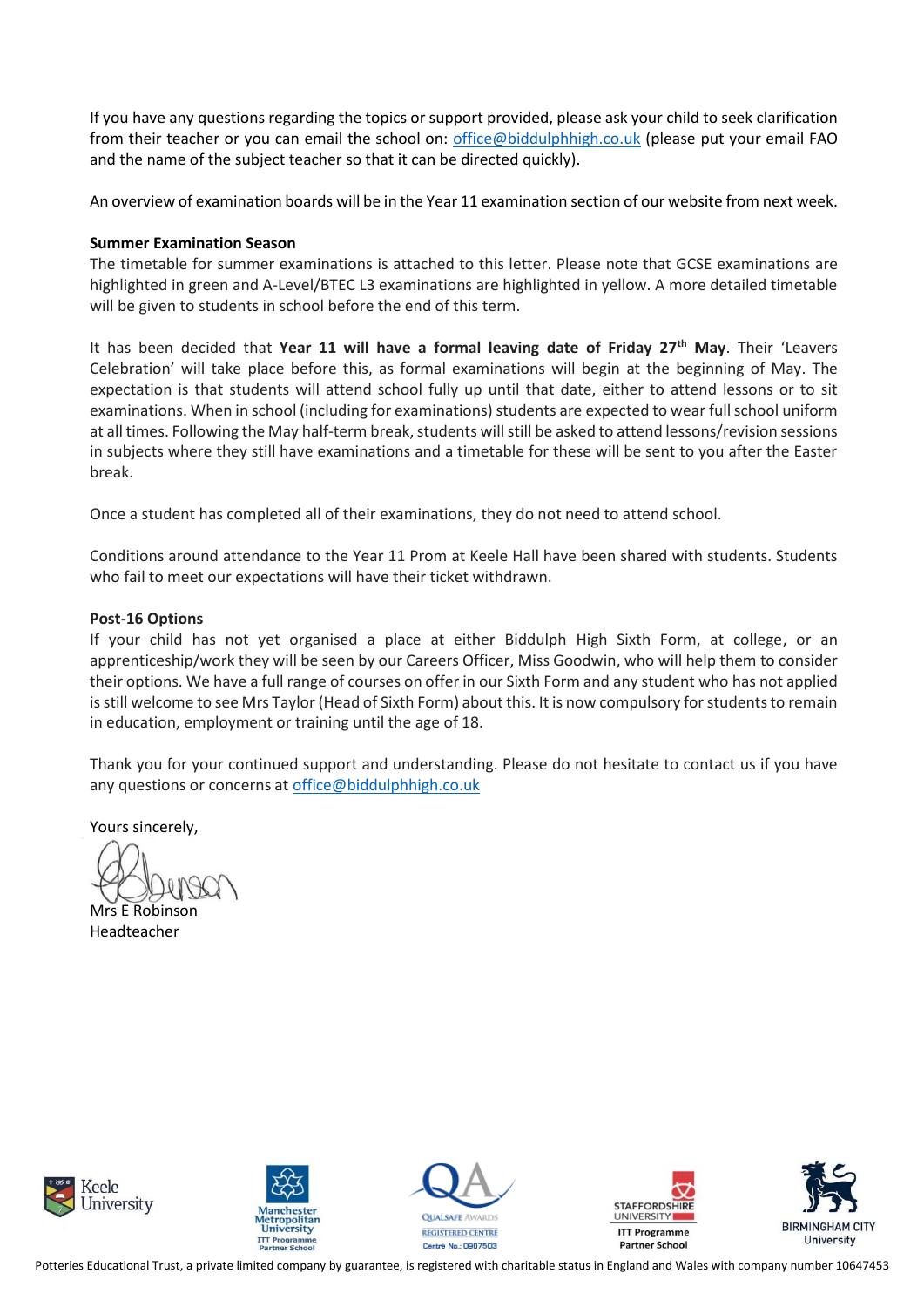| <b>BIDDULPH</b><br><b>EXAMINATION TIMETABLE</b><br><b>HIGH</b> |                                                                                          |                               |                                       |                                   |  |
|----------------------------------------------------------------|------------------------------------------------------------------------------------------|-------------------------------|---------------------------------------|-----------------------------------|--|
|                                                                | <b>SCHOOL</b><br>2022                                                                    |                               |                                       | Potteries<br>Educational<br>Trust |  |
| <b>DATE</b>                                                    | <b>START TIME: 9.00 AM</b>                                                               | Length<br>of exam<br>in hours | <b>START TIME: 1.00 PM</b>            | Length<br>of exam<br>in hours     |  |
| Wednesday<br>27th April                                        | Y12 BTEC Art Unit 1                                                                      | 3.00                          |                                       |                                   |  |
| <b>Tuesday 3rd May</b>                                         | Y13 BTEC Business Unit 6 resit<br>Y13 BTEC Art Unit 2 resit<br>Y12 BTEC Art Unit 2 resit | 3.00                          |                                       |                                   |  |
| <b>Monday 9th May</b>                                          |                                                                                          |                               | Y12 BTEC Sport Unit 2                 | 2.30                              |  |
| <b>Tuesday 10th May</b>                                        | Y13 BTEC Science Unit 3 resit                                                            | 3.00                          |                                       |                                   |  |
| <b>Tuesday 10th May</b>                                        | <b>Y12 BTEC Business Unit 2</b>                                                          | 3.00                          |                                       |                                   |  |
| Wednesday<br>11th May                                          | Y11 BTEC Health & Social unit 3 resit                                                    | 2.00                          |                                       |                                   |  |
| Thursday 12th May                                              | Y11 BTEC Digital IT unit 3 resit                                                         | 1.30                          | Y12 BTEC IT Unit 2                    | 3.00                              |  |
| Friday 13th May                                                | Y12 BTEC IT Unit 2                                                                       | 2.00                          |                                       |                                   |  |
| Monday 16th May                                                | Y12 BTEC Health & Social Unit 1 resit                                                    | 1.30                          | <b>GCE Further Maths paper 1</b>      | 1.40                              |  |
| Monday 16th May                                                |                                                                                          |                               | Y12 BTEC Sport Unit 1                 | 1.30                              |  |
| Monday 16th May                                                |                                                                                          |                               | <b>GCSE Computer Science paper 1</b>  | 1.30                              |  |
| <b>Tuesday 17th May</b>                                        | <b>GCSE Biology H &amp; F paper 1</b>                                                    | 1.45                          | <b>GCSE Latin</b>                     | 1.30                              |  |
| Tuesday 17th May                                               | <b>GCSE Combined Science Bio H &amp; F</b><br>paper 1                                    | 1.10                          |                                       |                                   |  |
| Wednesday<br>18th May                                          | <b>GCSE English Language paper 1</b>                                                     | 1.45                          | <b>GCSE German Listening F</b>        | 0.35                              |  |
| Wednesday<br>18th May                                          |                                                                                          |                               | <b>GCSE German Reading F</b>          | 0.45                              |  |
| Wednesday<br>18th May                                          |                                                                                          |                               | <b>GCSE German Listening H</b>        | 0.45                              |  |
| Wednesday<br>18th May                                          |                                                                                          |                               | <b>GCSE German Reading H</b>          | 1.00                              |  |
| Thursday 19th May                                              | <b>GCSE History paper 1</b>                                                              | 1.00                          | Y13 BTEC Sport Unit 22 resit          | 3.00                              |  |
| Thursday 19th May                                              | Y12 BTEC Business Unit 3 resit                                                           | 2.00                          |                                       |                                   |  |
| Friday 20th May                                                | <b>GCSE Maths H &amp; F paper 1</b>                                                      | 1.30                          | Y13 BTEC Health & Social Unit 2 resit | 1.30                              |  |
| Friday 20th May                                                |                                                                                          |                               | <b>GCSE Business paper 1</b>          | 1.45                              |  |
| Monday 23rd May                                                | <b>GCSE Geography paper 1</b>                                                            | 1.30                          | <b>GCE Further Maths paper 2</b>      | 1.40                              |  |
| Monday 23rd May                                                | <b>GCE Sociology paper 1</b>                                                             | 2.00                          |                                       |                                   |  |
| <b>Tuesday 24th May</b>                                        | <b>GCE Psychology paper 1</b>                                                            | 2.00                          | <b>GCSE PE paper 1</b>                | 1.15                              |  |
| Wednesday<br>25th May                                          | <b>GCSE English Literature paper 1</b>                                                   | 1.40                          | <b>GCE Business paper 1</b>           | 2.00                              |  |
| Wednesday<br>25th May                                          | GCE English Language paper 1                                                             | 2.30                          | Y13 GCE Further Maths Core Pure 1     | 1.30                              |  |
| Thursday 26th May                                              | <b>GCE History paper 1</b>                                                               | 2.30                          | <b>GCE Physics paper 1</b>            | 2.15                              |  |
| <b>Thursday 26th May</b>                                       | Y12 BTEC Science Unit 1                                                                  | 1.30                          | <b>GCE PE paper 1</b>                 | 2.00                              |  |
| Friday 27th May                                                | <b>GCE Geography paper 1</b>                                                             | 2.15                          | <b>GCSE Computer Science paper 2</b>  | 1.30                              |  |
| Friday 27th May                                                | <b>GCSE Chemistry H &amp; F paper 1</b>                                                  | 1.45                          |                                       |                                   |  |
| Friday 27th May                                                | <b>GCSE Combined Science Chem H &amp; F</b><br>paper 1                                   | 1.10                          |                                       |                                   |  |
| <b>HALF TERM</b>                                               | Monday 30th May - Friday 3rd June                                                        |                               |                                       |                                   |  |